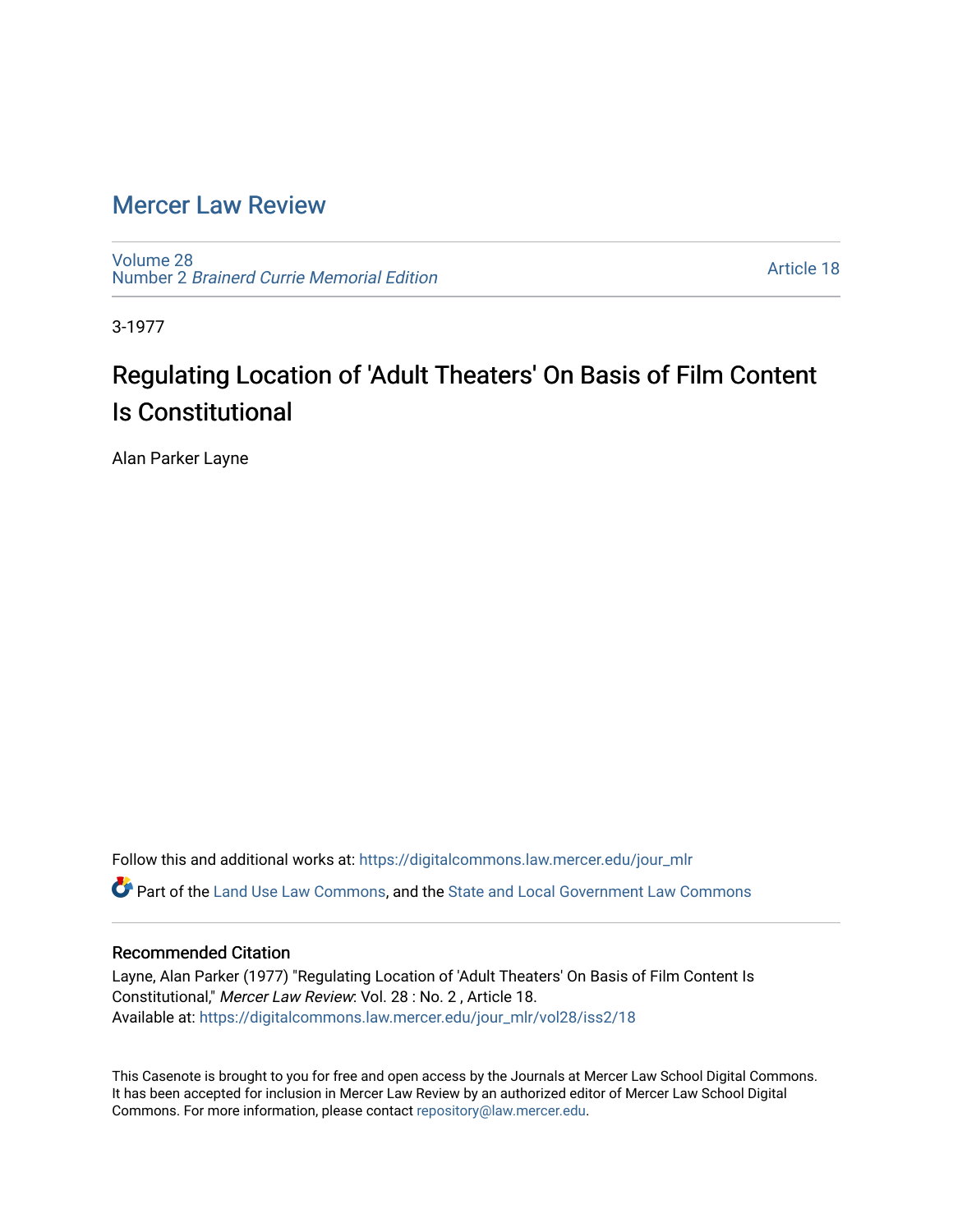## **Regulating Location of 'Adult Theaters' On Basis of Film Content Is Constitutional**

In *Young v. American Mini Theaters*,<sup>1</sup> the U.S. Supreme Court, in a 5-4 decision, upheld a Detroit zoning ordinance that regulated the location of theaters exhibiting adult films. The Court rejected due-process and equal-protection arguments and concluded that First-Amendment principles were not offended even though the classification was based upon the content of the films.

On November 2, 1972, Detroit amended an "Anti Skid Row" ordinance enacted approximately ten years earlier.2 The 1972 amendment prohibited the location of "adult theaters" within 1,000 feet of any two other regulated uses.' Theaters exhibiting material that was "distinguished or characterized by an emphasis on matter depicting, describing, or relating to 'Specified Sexual Activities' or 'Specified Anatomical Areas'" were defined by the ordinance as adult theaters.

The respondents operated two adult theaters which were in violation of the ordinance. They sought declaratory and injunctive relief in a U.S. District Court. The District Court upheld the ordinances and granted the council's motion for summary judgment.' The Sixth Circuit Court of Appeals, however, held that the ordinance was a prior restraint on speech and a violation of the Equal Protection Clause of the Fourteenth Amendment.5

The scope of a municipality's zoning power has traditionally been very broad.<sup>6</sup> The authority of a municipality to enact comprehensive zoning ordinances has long been recognized as an exercise of the state's police power to protect the "health, safety, morals and general welfare" of the community and therefore constitutionally valid.<sup>7</sup> Zoning ordinances are

<sup>1.</sup> **-** U.S. **-** , 96 S. Ct. 2440 (1976).

<sup>2.</sup> The amended ordinance required that adult theaters be dispersed rather than concentrated. This was based upon a finding by the Detroit Common Council that the concentration of adult theaters with other regulated uses, coupled with the significant growth of adult theaters, had resulted in serious injury to neighborhoods. 96 **S.** Ct. at 2444-45. There were actually two amendatory ordinances, but one was changed by the time the case reached the Supreme Court and was not challenged there.

<sup>3.</sup> *Id.* at 2443. There are ten types of regulated uses, which include bars, hotels, pool halls, shoeshine parlors, adult bookstores and adult theaters.

<sup>4.</sup> Nortown Theaters, Inc. v. Gribbs, 373 F. Supp. 363 (E.D. Mich. 1974).

<sup>5.</sup> American Mini Theaters, Inc. v. Gribbs, 518 F.2d 1014 (6th Cir. 1975).

*<sup>6.</sup> See* Berman v. Parker, 348 U.S. 26 (1954), which held that the concept of general welfare was broad enough to protect physical, spiritual, aesthetic and monetary values.

<sup>7.</sup> *See* Village of Euclid v. Ambler Realty Co., 272 U.S. 305 (1926).

<sup>587</sup>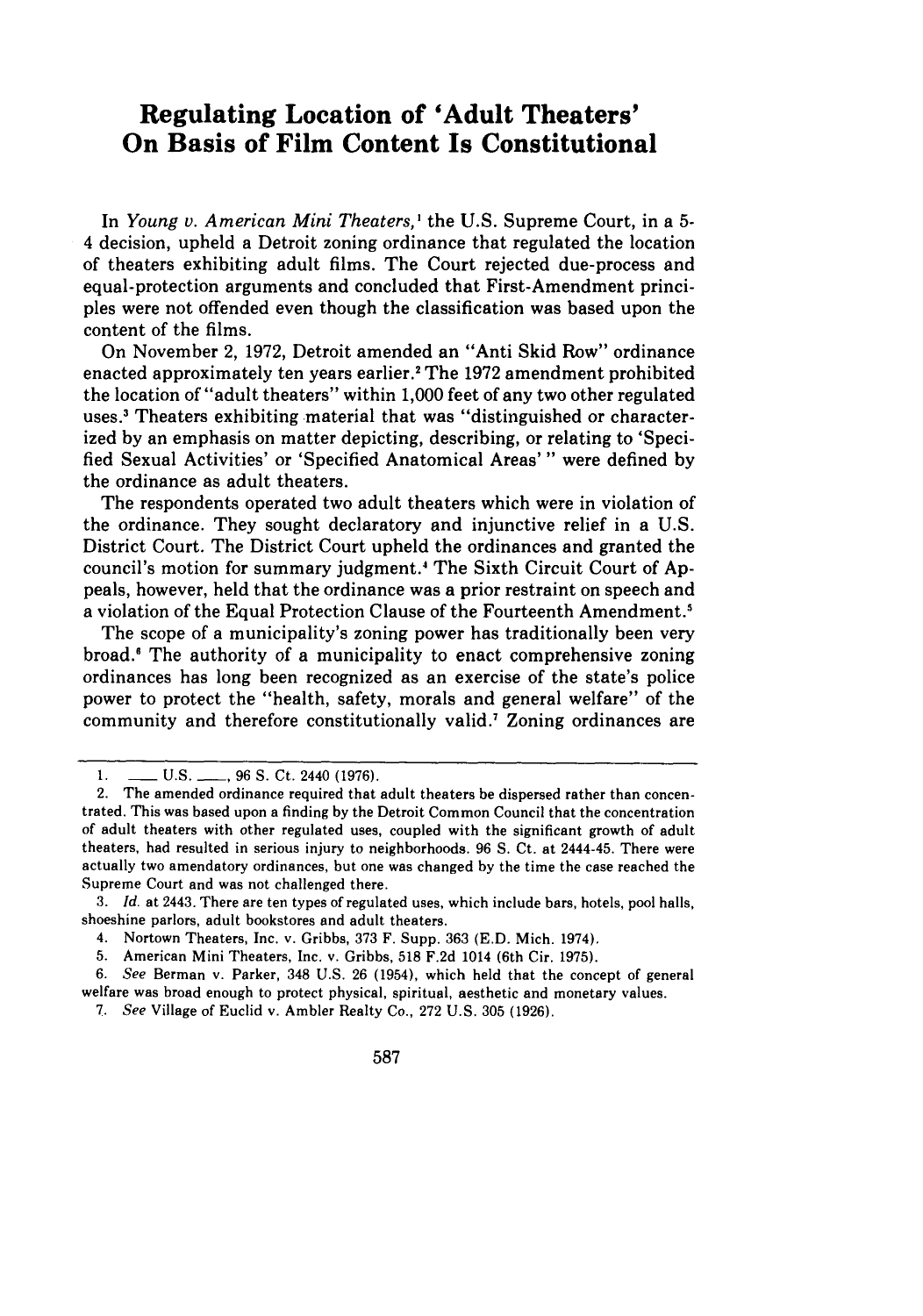generally challenged under the Fifth Amendment as an unconstitutional taking without compensation; they are rarely challenged on other constitutional grounds." *Young* was the first case in which the Supreme Court considered a municipality's commercial zoning ordinance in light of the interests of freedom of expression, protected by the First and Fourteenth Amendments.<sup>9</sup> Previous decisions by the Court, however, have considered similar aspects of First-Amendment freedoms in other contexts.<sup>10</sup>

In *Village of Belle Terre v. Boraas,"* the Supreme Court, in a 5-4 decision, sustained against equal-protection and First-Amendment challenges an ordinance that restricted land use to one-family dwellings. The Court subordinated the First-Amendment freedoms of association and privacy to the municipality's objectives of enchancing the quality of life in Belle Terre. In *Young,* the Court extended this analysis **by** subordinating freedom of speech to the prevention of neighborhood deterioration. Finding that the ordinance did not significantly interfere with the First Amendment, the Court deferred to the city's attempt "to preserve the quality of urban life"<sup>12</sup> in Detroit.

As a general rule, the state's disapproval of the content of speech may not affect its authority to regulate the time, place or manner of its presentation." This maxim was controlling in *Police Department of Chicago v. Mosley,"* in which the Court unanimously struck down an ordinance that prohibited picketing within **150** feet of a school. The Court said the ordinance violated equal-protection and First-Amendment rights, because an exception allowed the peaceful picketing of any school involved in a labor dispute. Justice Marshall's opinion for the Court stressed that "above all else, the First Amendment means that government has no power to restrict expression because of its message, its ideas, its subject matter or its content."<sup>15</sup> In *Young*, the Court distinguished this holding on the facts. It noted that a literal reading of this statement without reference to the specific facts of the case was out of context and would prohibit any regulation of speech.'" The *Young* decision upheld a content-based classification that regulated but did not prohibit protected speech.

Justice Stevens, writing for the majority,<sup>17</sup> rejected the respondent's due-

14. 408 **U.S. 92 (1972).**

**<sup>8.</sup>** Recent Decisions, *Zoning,* **10 GA.** L. Rev. **275, 278** n.12 **(1975).**

**<sup>9. 96</sup> S.** Ct. at 2455.

**<sup>10.</sup>** *See* Erznoznik v. City of Jacksonville, 422 **U.S. 205 (1975),** in which the Court invalidated an ordinance prohibiting drive-in theaters from exhibiting films showing nudity if the films were visible from public streets. The Court said the ordinance was an unconstitutional attempt to regulate the content of expression.

**<sup>11.</sup>** 416 **U.S.** 1 (1964).

<sup>12.</sup> **96 S.** Ct. at 2453.

**<sup>13.</sup>** *Id.* at 2449.

**<sup>15.</sup>** *Id.* at **95.**

**<sup>16. 96</sup> S.** Ct. at 2450.

**<sup>17.</sup>** *Id.* at 2443. Justices Burger, White, Rehnquist and Powell concurred in the judgment.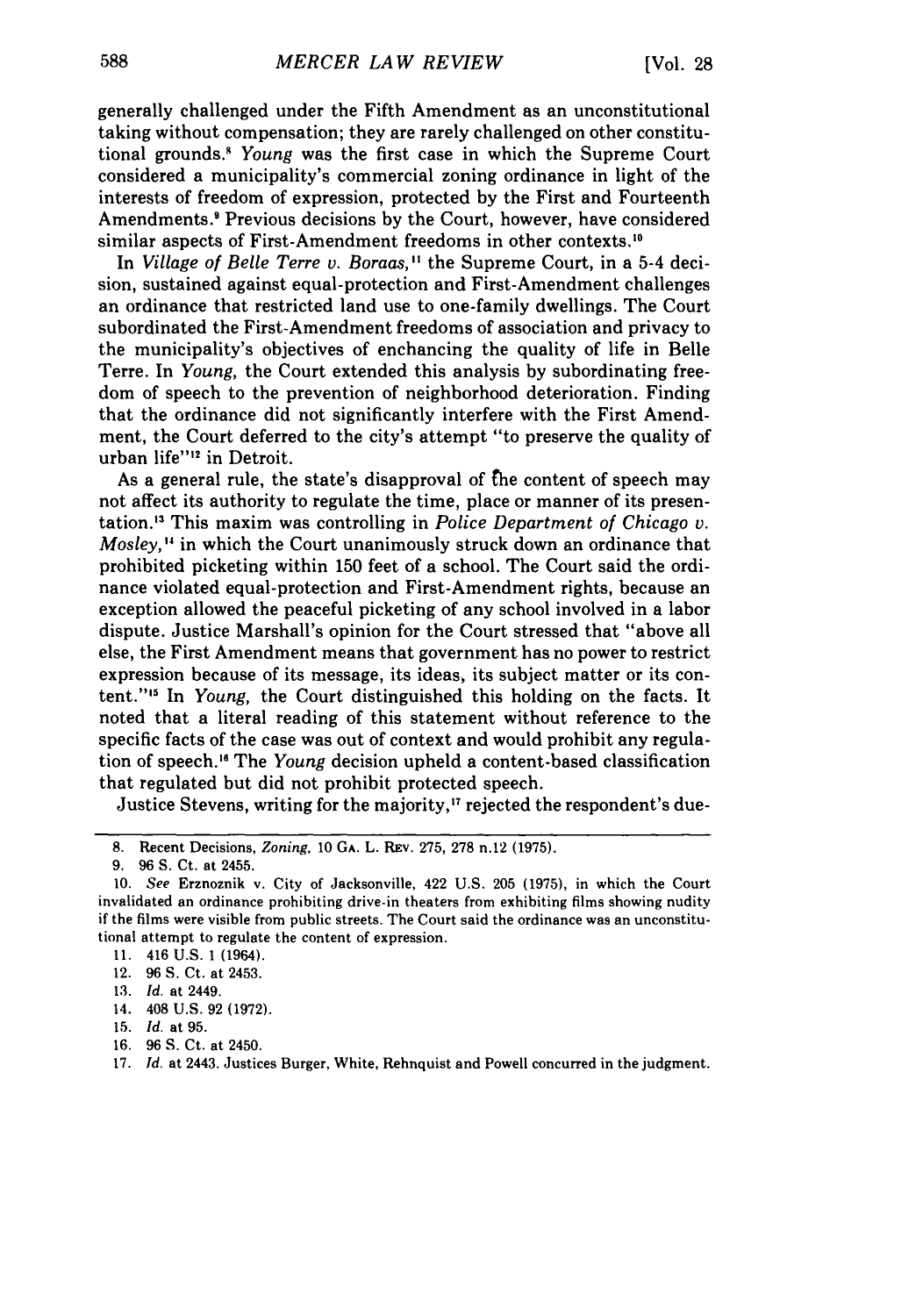process contention that the ordinance was impermissibly vague. The Court found it unnecessary to entertain this challenge, because the ordinance was unquestionably applicable to the two adult theaters."5 The majority was not persuaded that the ordinance would deter the exhibition of films protected by the First Amendment. Because the market for adult films as a whole was basically unrestrained, the Court refused to find the ordinance invalid as a prior restraint on protected speech.

The Court also rejected the respondents' equal-protection challenge, which relied upon the mandate against content-based classifications in *Mosley.*<sup>19</sup> Content-based classifications were held constitutionally permissible as long as they regulated protected speech in a neutral manner. Four justices decided that the city's interest in preserving the quality of its neighborhoods justified the distinction between adult and non-adult theaters and that the ordinance constituted a reasonable means to prevent deterioration caused by the concentration of adult theaters without infringing on speech protected by the First Amendment.<sup>20</sup>

Justice Powell, concurring in the judgment,<sup>21</sup> said the ordinance was an innovative land-use regulation that only incidentally and only to a limited extent implicated the First Amendment. The free access of the public to protected expression, the primary concern of the First Amendment, was not interrupted. Justice Powell felt that the ordinance met the test formulated in *United States v. O'Brien*<sup>22</sup> for regulating conduct that has communicative content. This test was satisfied because the ordinance regulated merely the places in which adult films may be exhibited; it did not interfere with content or regulate expression.

Justice Stewart in his dissent<sup>23</sup> concluded that the ordinance was a prior restraint that used content-based classifications to restrict the locations in which non-obscene films could be exhibited. He contended that the majority had relegated protected speech to a diminished status because it might be objectionable to some. The manner in which the ordinance regulated protected speech was not neutral with respect to content, Justice Stewart said; under the First Amendment, the belief that certain content produces distasteful effects does not justify state interference with that content.

- 19. 96 S. Ct. at 2450.
- 20. *Id.* at 2453.
- 21. *Id.*

22. 391 U.S. 367 (1968). Under this test, a governmental regulation is justified despite its incidental impact on the First Amendment "if it is within the constitutional power of the Government; if it furthers an important or substantial governmental interest; if the governmental interest is unrelated to the suppression of free expression; and if the incidental restriction on . . . First Amendment freedoms is no greater than is essential to the furtherance of that interest." *Id.* at 377.

23. *Id.* at 2459. Joined by Justices Brennan, Marshall and Blackmun.

Justice Powell excepted to Justice Stevens' equal-protection analysis and filed a concurring opinion.

<sup>18.</sup> *Id.* at 2446.